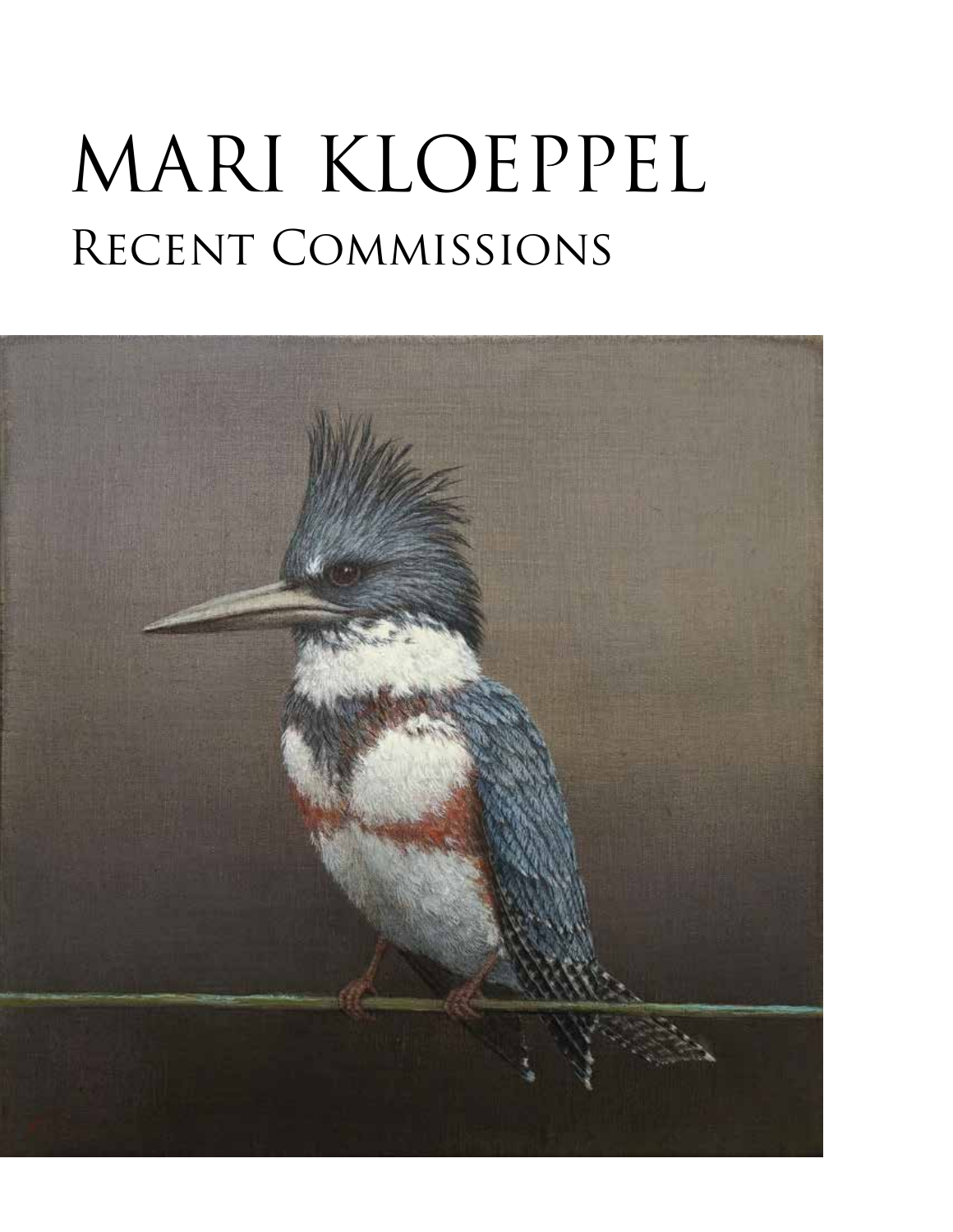thoroughly, looking for just the right pose and expression that captures their personalities, thoughts, and sometimes even their sense of humor. The species matters less to her than the personal connection she shares with the animal. For Kloeppel, it is beauty and familiarity that resonate most.

Scott A. Shields, PH. D. Chief Curator, Crocker Art Museum





Mari Kloeppel is drawn to paint through sheer passion for her subjects-animals. While her technique is certainly traditional, her approach to painting animals is not. That her animals are beautiful is nothing new to art history, but these animals are also heroic. These are portraits. For each painting she studies her subjects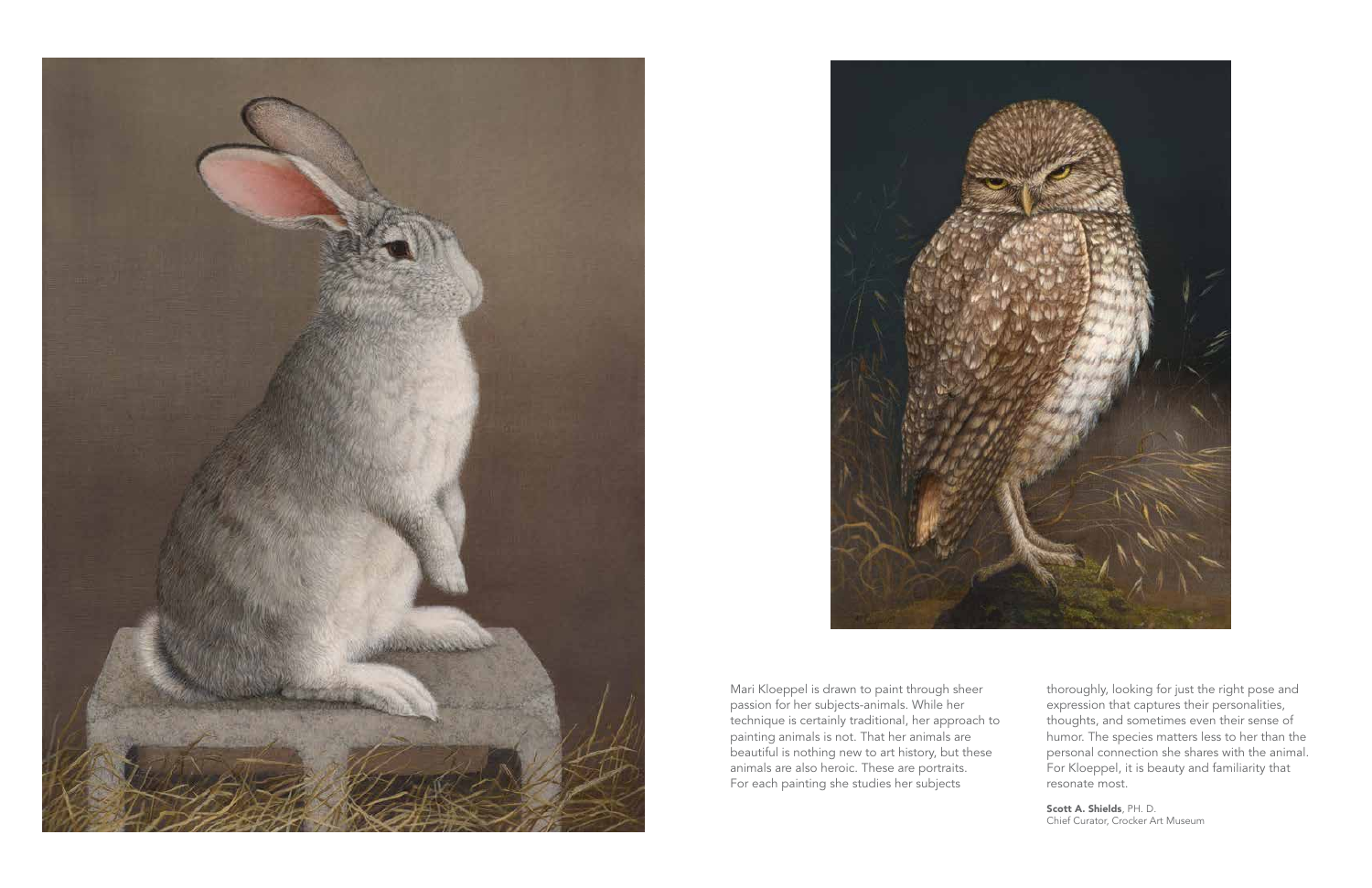As a gallery owner, it is always wonderful to represent an artist with a long line of commissions and for many years, nearly all of Mari's work has been indeed pre-sold. But as great as this may seem, the artist becomes invisible since none of the work is ever on display on the gallery walls.

Mari has had two solo museum shows in the past five years, providing the public with a chance to view the originals first hand, but we decided to create this fold over to let people see Mari's most recent work. We look forward to keeping you updated in the future.

— Chris Winfield





"Mari has the ability to will paintings into existence. She takes her incredible TECHNIQUE TO CROSS the line where she literally breathes life into a painting"